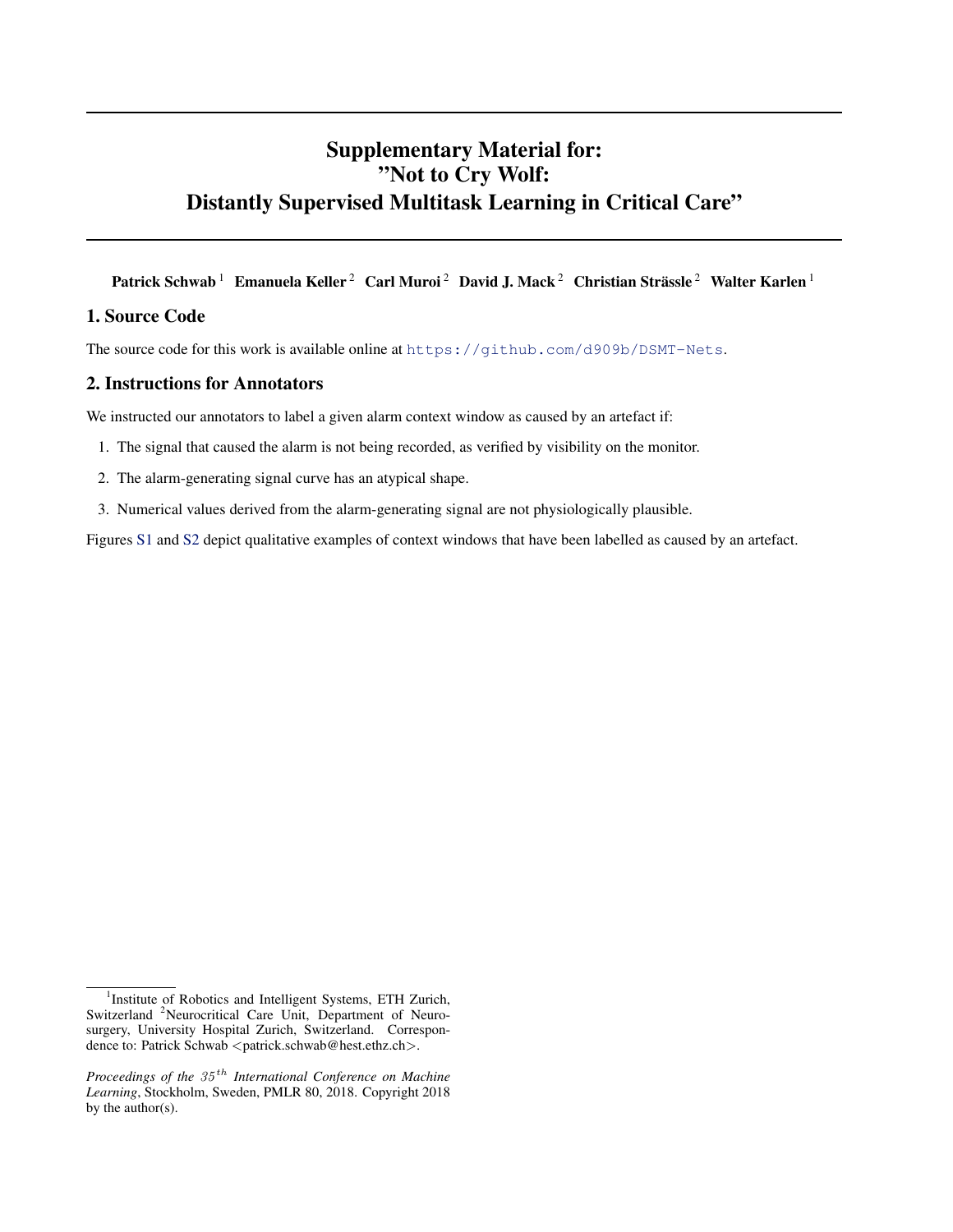Table S1. Comparison of the standard deviation of AUROC values across the 35 distinct models (vertical) that we trained using different sets of hyperparameters and varying amounts of labels (horizontal). We report the AUROC of the best encountered model as calculated on the test set of 533 alarms. The worst result in each column is highlighted in bold. A higher variation in AUROC across hyperparameter choices and training runs may indicate higher sensitivity to hyperparameters in the evaluated range and/or lacking robustness of training in the presented setting. Most notably, we find that disentangling training of the auxiliary and the main task in DSMT-Nets improves training stability in most cases.

| AUROC with # of Labels  | 12    | 25    | 50    | 100   | 500   | 1244  |
|-------------------------|-------|-------|-------|-------|-------|-------|
| Feature RF              |       |       |       |       |       |       |
| Supervised baseline     | 0.055 | 0.046 | 0.045 | 0.026 | 0.008 | 0.007 |
| Naïve Multitask Network | 0.061 | 0.057 | 0.048 | 0.054 | 0.049 | 0.041 |
| Ladder Network          | 0.067 | 0.074 | 0.069 | 0.076 | 0.066 | 0.076 |
| Feature Matching GAN    | 0.050 | 0.051 | 0.051 | 0.037 | 0.020 | 0.027 |
| DSMT-Net-6              | 0.059 | 0.058 | 0.056 | 0.070 | 0.040 | 0.041 |
| DSMT-Net-12             | 0.058 | 0.064 | 0.072 | 0.074 | 0.040 | 0.037 |
| DSMT-Net-25             | 0.066 | 0.062 | 0.068 | 0.076 | 0.038 | 0.043 |
| DSMT-Net-50             | 0.059 | 0.071 | 0.066 | 0.060 | 0.042 | 0.044 |
| DSMT-Net-100            | 0.060 | 0.060 | 0.075 | 0.048 | 0.032 | 0.039 |
| - two step train        | 0.070 | 0.076 | 0.065 | 0.078 | 0.058 | 0.061 |
| DSMT-Net-6R             | 0.058 | 0.051 | 0.061 | 0.062 | 0.039 | 0.035 |
| DSMT-Net-100R           | 0.070 | 0.062 | 0.054 | 0.047 | 0.034 | 0.048 |
| DSMT-Net-100D           | 0.019 | 0.023 | 0.038 | 0.021 | 0.030 | 0.038 |

Table S2. Comparison of the minimum AUROC value across the 35 distinct models (vertical) that we trained using different sets of hyperparameters and varying amounts of labels (horizontal). We report the AUROC of the best encountered model as calculated on the test set of 533 alarms. The best results in each column are highlighted in bold. The difference between the maximum and minimum value indicates the range of values covered over the 35 hyperparameter settings.

| AUROC with # of Labels      | 12    | 25    | 50    | 100   | 500   | 1244  |
|-----------------------------|-------|-------|-------|-------|-------|-------|
| <b>Feature RF</b>           |       |       |       |       |       |       |
| Supervised baseline         | 0.501 | 0.547 | 0.568 | 0.763 | 0.907 | 0.911 |
| Naïve Multitask Network     | 0.516 | 0.577 | 0.613 | 0.648 | 0.693 | 0.732 |
| Ladder Network              | 0.506 | 0.516 | 0.538 | 0.512 | 0.594 | 0.560 |
| <b>Feature Matching GAN</b> | 0.629 | 0.628 | 0.646 | 0.719 | 0.817 | 0.757 |
| DSMT-Net-6                  | 0.514 | 0.557 | 0.588 | 0.604 | 0.760 | 0.752 |
| DSMT-Net-12                 | 0.507 | 0.540 | 0.579 | 0.630 | 0.753 | 0.791 |
| DSMT-Net-25                 | 0.501 | 0.603 | 0.535 | 0.570 | 0.774 | 0.779 |
| DSMT-Net-50                 | 0.506 | 0.557 | 0.649 | 0.682 | 0.768 | 0.770 |
| DSMT-Net-100                | 0.507 | 0.552 | 0.600 | 0.691 | 0.797 | 0.774 |
| - two step train            | 0.502 | 0.500 | 0.539 | 0.525 | 0.645 | 0.685 |
| DSMT-Net-6R                 | 0.515 | 0.624 | 0.630 | 0.635 | 0.760 | 0.805 |
| DSMT-Net-100R               | 0.506 | 0.601 | 0.660 | 0.686 | 0.771 | 0.771 |
| DSMT-Net-100D               | 0.500 | 0.500 | 0.500 | 0.500 | 0.500 | 0.500 |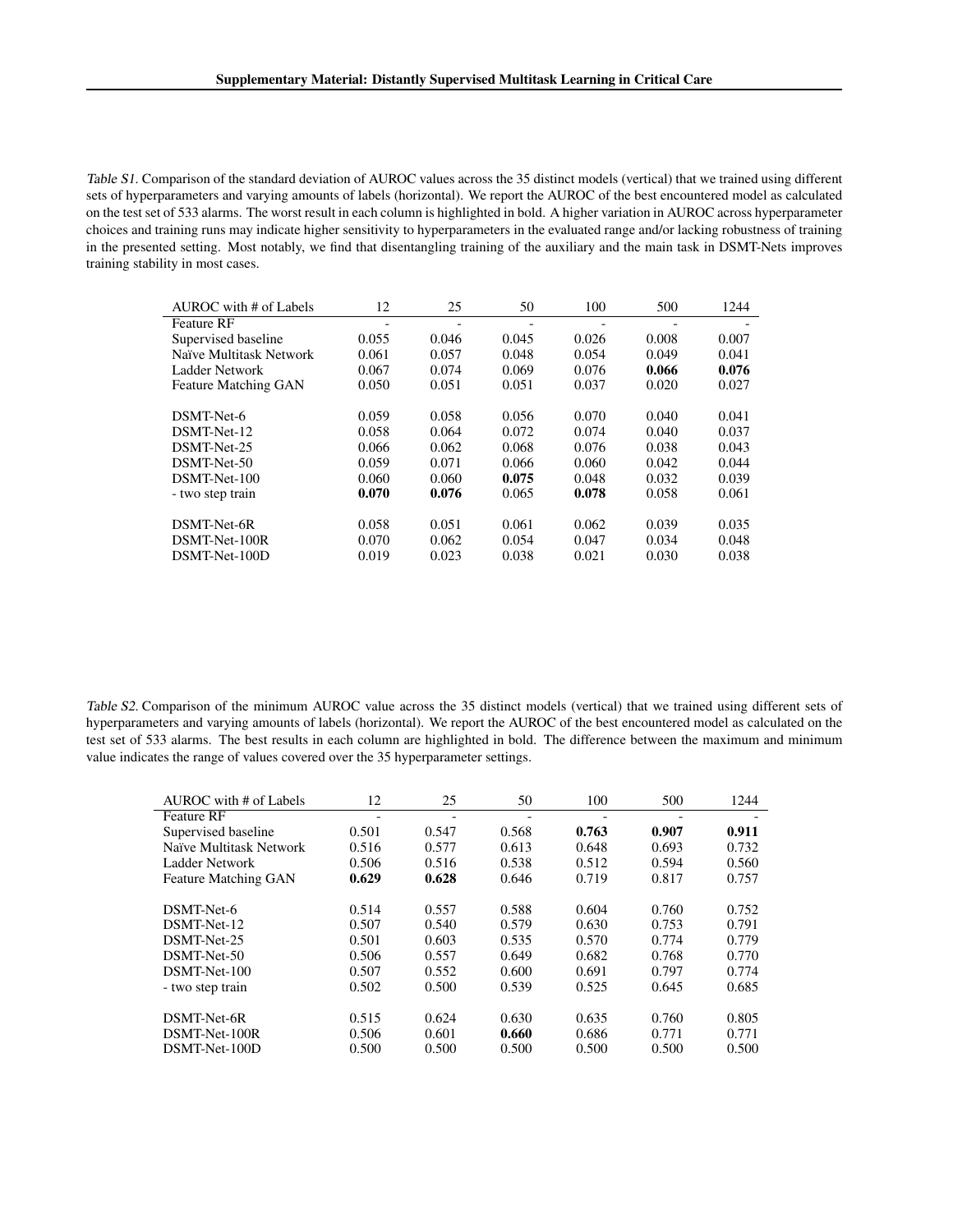<span id="page-2-0"></span>

Figure S1. A qualitative example of an alarm caused by an artefact, as encountered in the ICU dataset. Depicted are the amplitudes (y-axis, standardised) over time (x-axis, in hundredths of a second) of the arterial blood pressure (ART), electrocardiography (ECG), intracranial pressure (ICP) and pulse oximetry (SpO<sub>2</sub>) signals immediately before the alarm was triggered. An empty box indicates a missing signal. In this case, the alarm was triggered by the arterial blood pressure monitor (red). Note that there also appears to be an artefact in the pulse oximetry signal that might have triggered another independent alarm concurrently.



Figure S2. A qualitative example of an alarm caused by an artefact, as encountered in the ICU dataset. Depicted are the amplitudes (y-axis, standardised) over time (x-axis, in hundredths of a second) of the arterial blood pressure (ART), electrocardiography (ECG), intracranial pressure (ICP) and pulse oximetry  $(SpO<sub>2</sub>)$  signals immediately before the alarm was triggered. An empty box indicates a missing signal. In this case, the alarm was triggered by the pulse oximetry monitor (red).